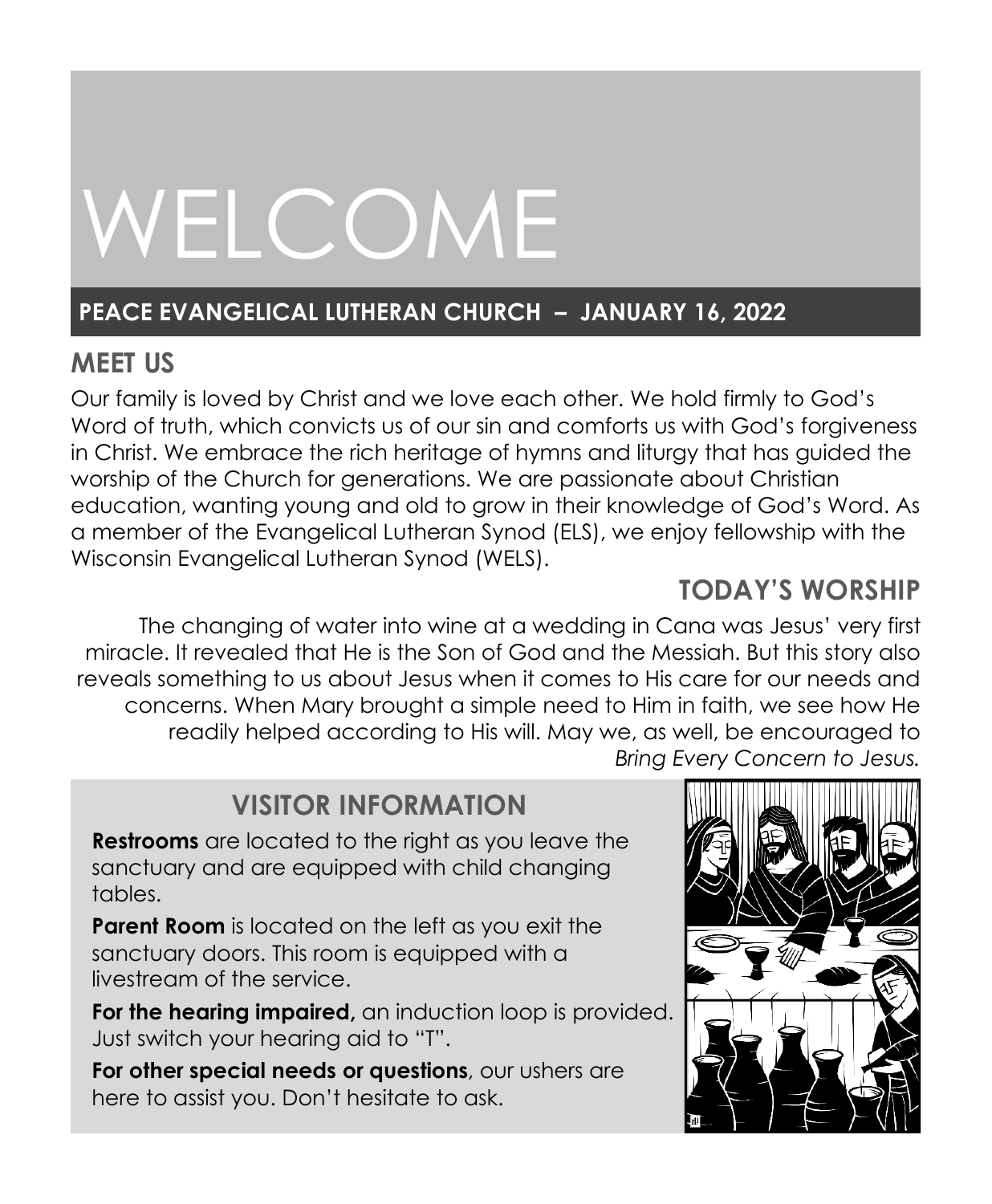### DIVINE SERVICE RITE 1 **PAGE 41**

#### **WE COME BEFORE THE LORD**

#### **OPENING PRAYER**

O Lord, our Maker, Redeemer, and Comforter, we are assembled in Your presence to hear your holy Word. We pray You to open our hearts by Your Holy Spirit, that through the preaching of Your Word we may be taught to repent of our sins, to believe on Jesus in life and death, and to grow day by day in grace and holiness. Hear us for Christ's sake. Amen.

**HYMN HYMN Jesus, Sun of Righteousness** │ ELH 84

#### **CONFESSION OF SIN**

Almighty God, our Maker and Redeemer, we poor sinners confess unto You that we are by nature sinful and unclean, and that we have sinned against You by thought, word and deed. Therefore we flee for refuge to Your infinite mercy, seeking and imploring Your grace, for the sake of our Lord Jesus Christ.

**O most merciful God, You have given Your only-begotten Son to die for us: have mercy upon us, and for His sake grant us remission of all our sins; and by Your Holy Spirit increase in us a true knowledge of You, and of Your will, and true obedience to Your Word, to the end that by Your grace we may come to everlasting life; through Jesus Christ, our Lord. Amen.**

**KYRIE ELEISON** (Lord, have mercy)

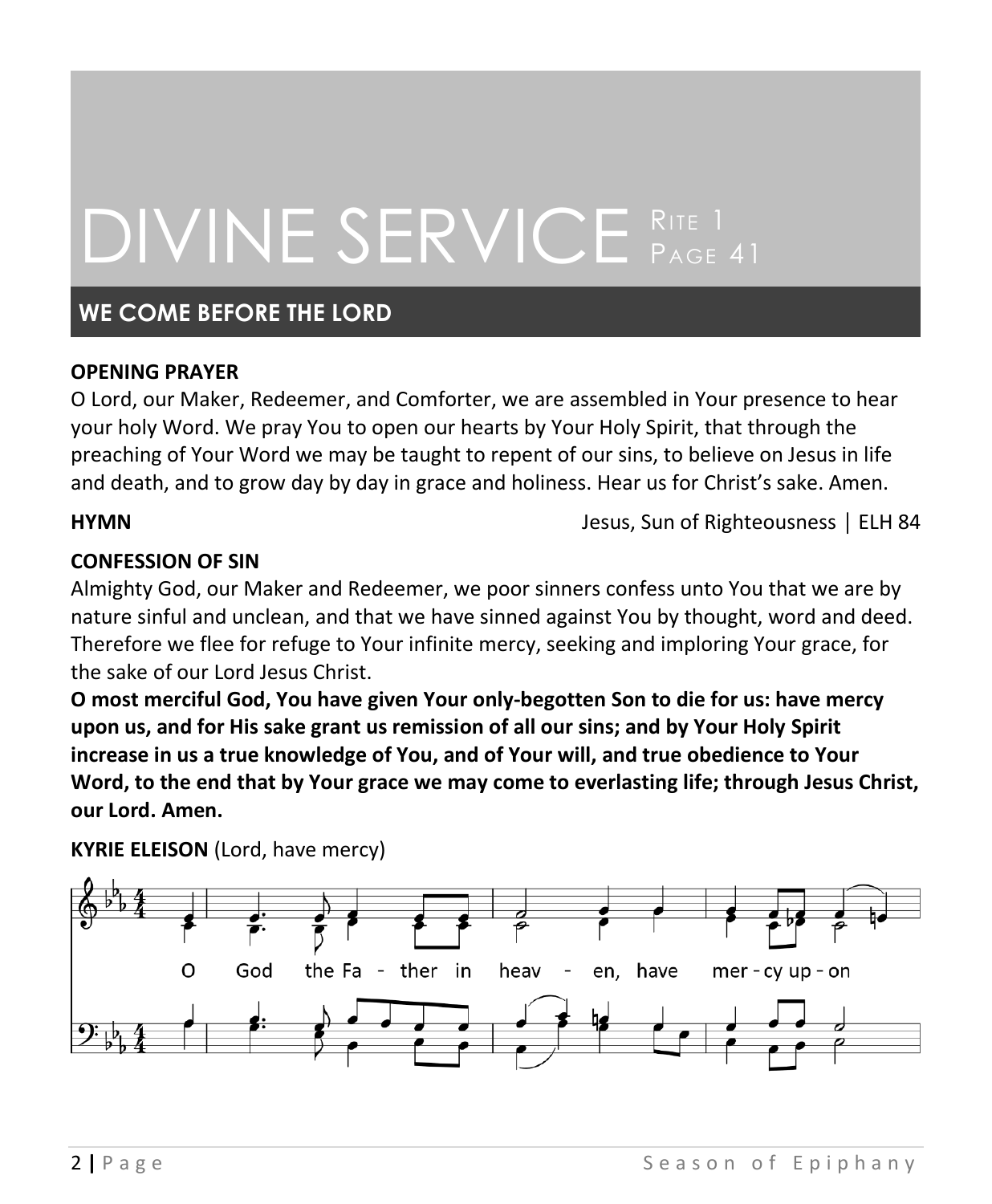

#### **ABSOLUTION**

Hear the holy and comforting Word of our Lord: Come unto me, all you who labor and are heavy laden, and I will give you rest. For God so loved the world that He gave His onlybegotten Son, that whoever believes in Him should not perish but have everlasting life. Lift up your hearts! By the authority of God and of my holy office I forgive you all your sins, in the name of the Father and of the Son and of the Holy Spirit. Amen.

#### **GLORIA**

Glory be to God in the highest!

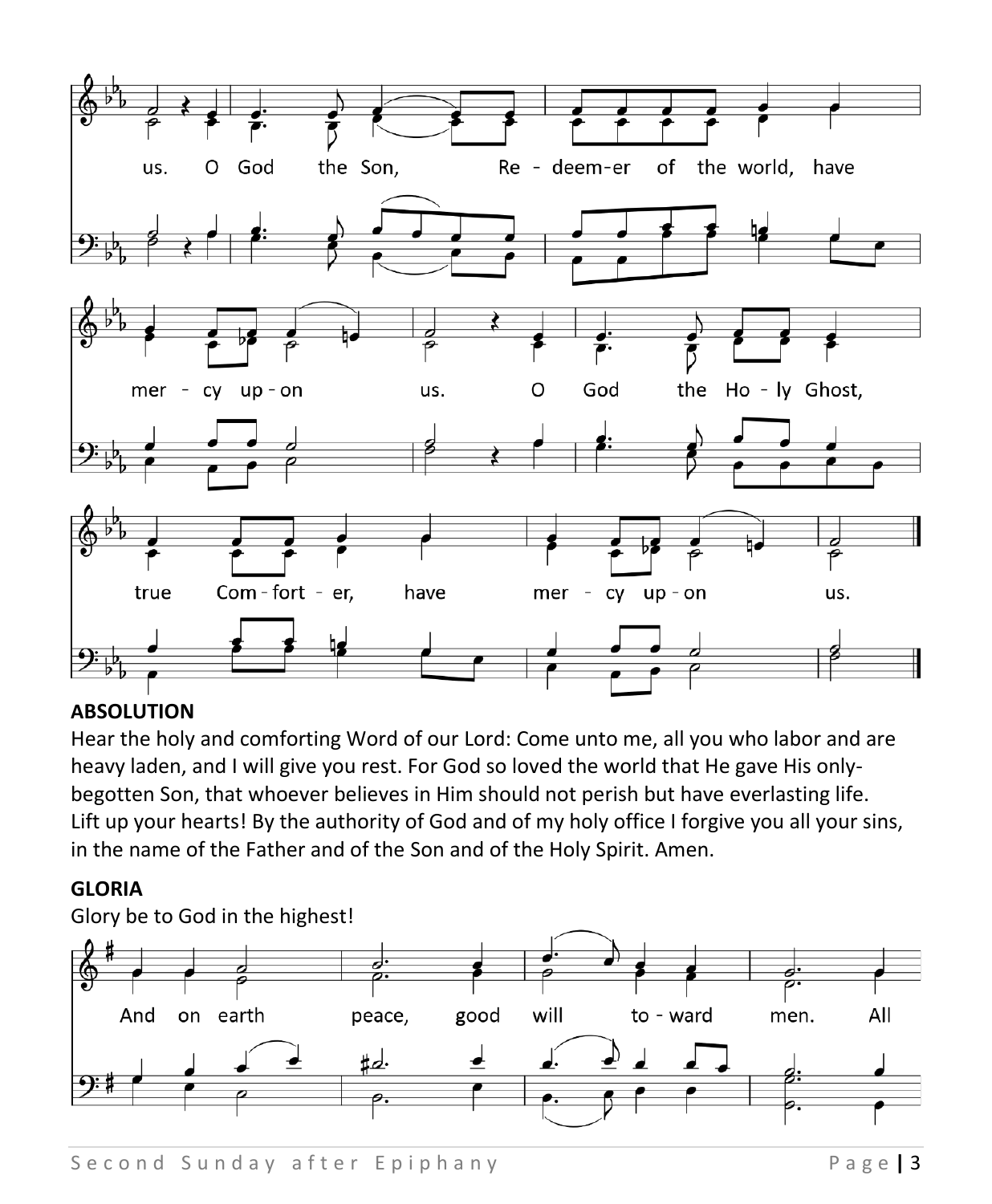

**SALUTATION**

The Lord be with you.

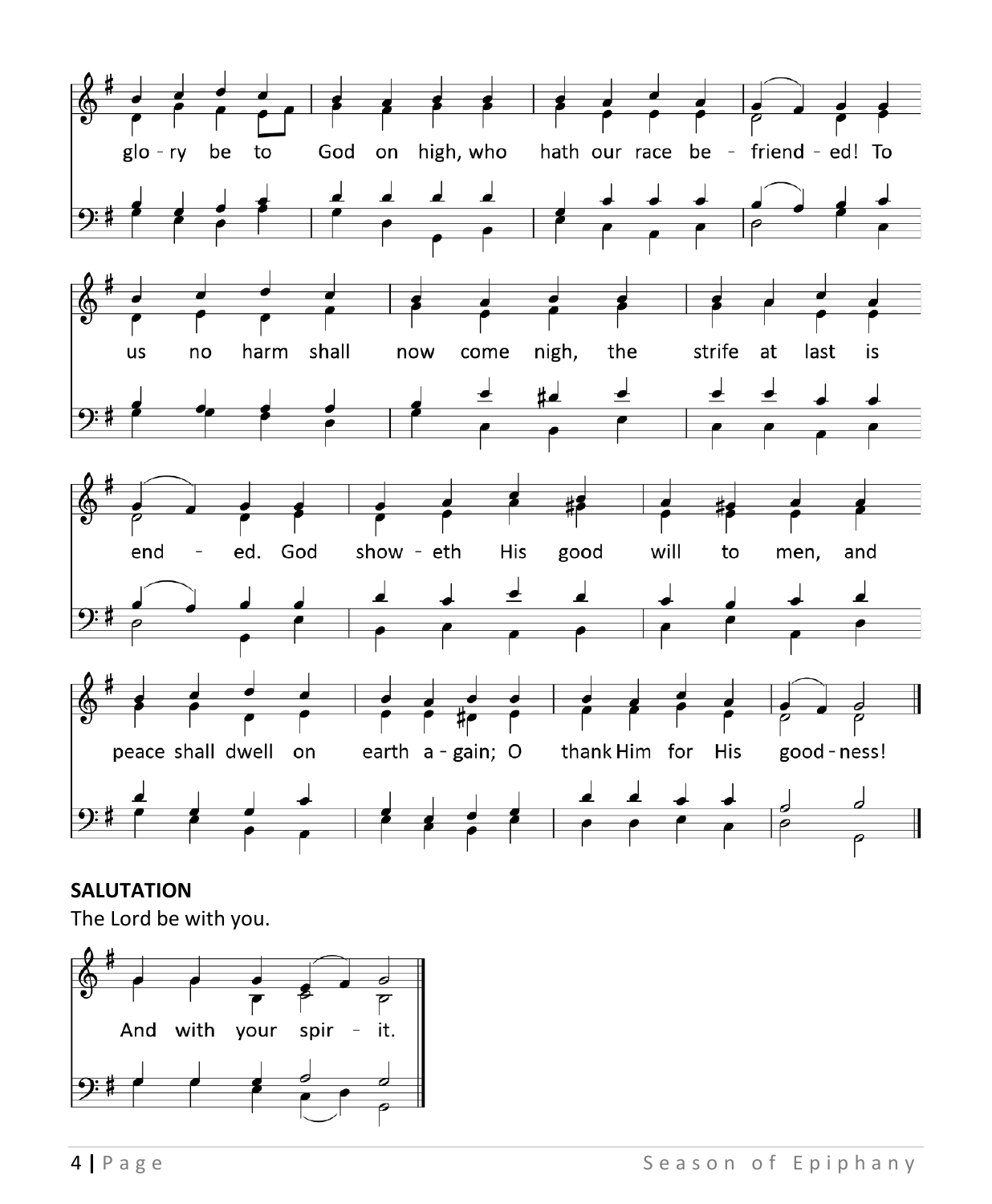#### **PRAYER**

Almighty God, You gave Your one and only Son to be the light of the world. Grant that Your people, illumined by Your Word and sacraments, may shine with the radiance of Christ's glory, that He may be known, worshiped, and believed to the ends of the earth; through Your Son, Jesus Christ our Lord, who with You and the Holy Spirit lives and reigns, one God, now and forever.



#### **WE HEAR GOD'S WORD Evangelical Heritage Version © 2019**

**OLD TESTAMENT READING** For Zion's sake, cry out │ Isaiah 62:1-5

<sup>1</sup>For the sake of Zion I will not be silent. For the sake of Jerusalem I will not be quiet, until her righteousness goes forth shining brightly, and her salvation burns like a torch. <sup>2</sup>Nations will see your righteousness, and all kings will see your glory. You will be called by a new name that the mouth of the LORD will assign to you. <sup>3</sup>Then you will be a beautiful crown in the LORD's hand, and a royal diadem in the palm of your God. <sup>4</sup>You will never again be called Abandoned, and your land will never again be called Desolation, for you will be called My Delight Is in Her, and your land will be called Married, because the LORD delights in you, and your land will be married. <sup>5</sup>For just as a young man marries a virgin, your sons will marry you, and just as a bridegroom rejoices over a bride, your God will rejoice over you.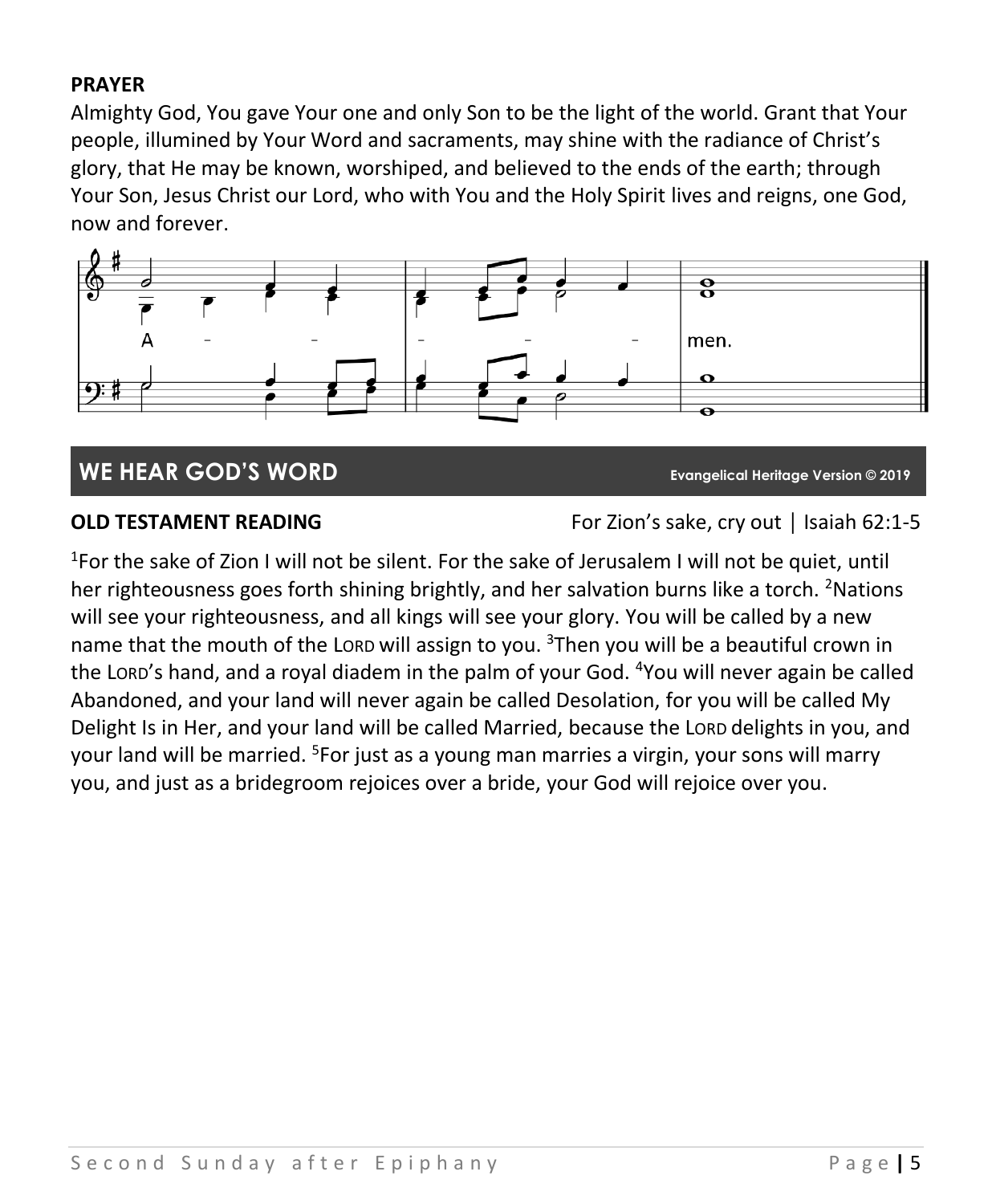



Great is the LORD and most worthy of praise;\* his greatness no one can fathom.

One generation will commend your works to another;\* they will tell of your mighty acts.

The LORD upholds all those who fall\* and lifts up all who are bowed down.

#### Refrain

The eyes of all look to you, and you give them their food at the proper time.\* You open your hand and satisfy the desires of every living thing.

The LORD is near to all who call on him.\* to all who call on him in truth.

He fulfills the desires of those who fear him;\* he hears their cry and saves them.

Glory be to the Father and to the Son\* and to the Holy Spirit, as it was in the beginning,\* is now, and will be forever. Amen.

Refrain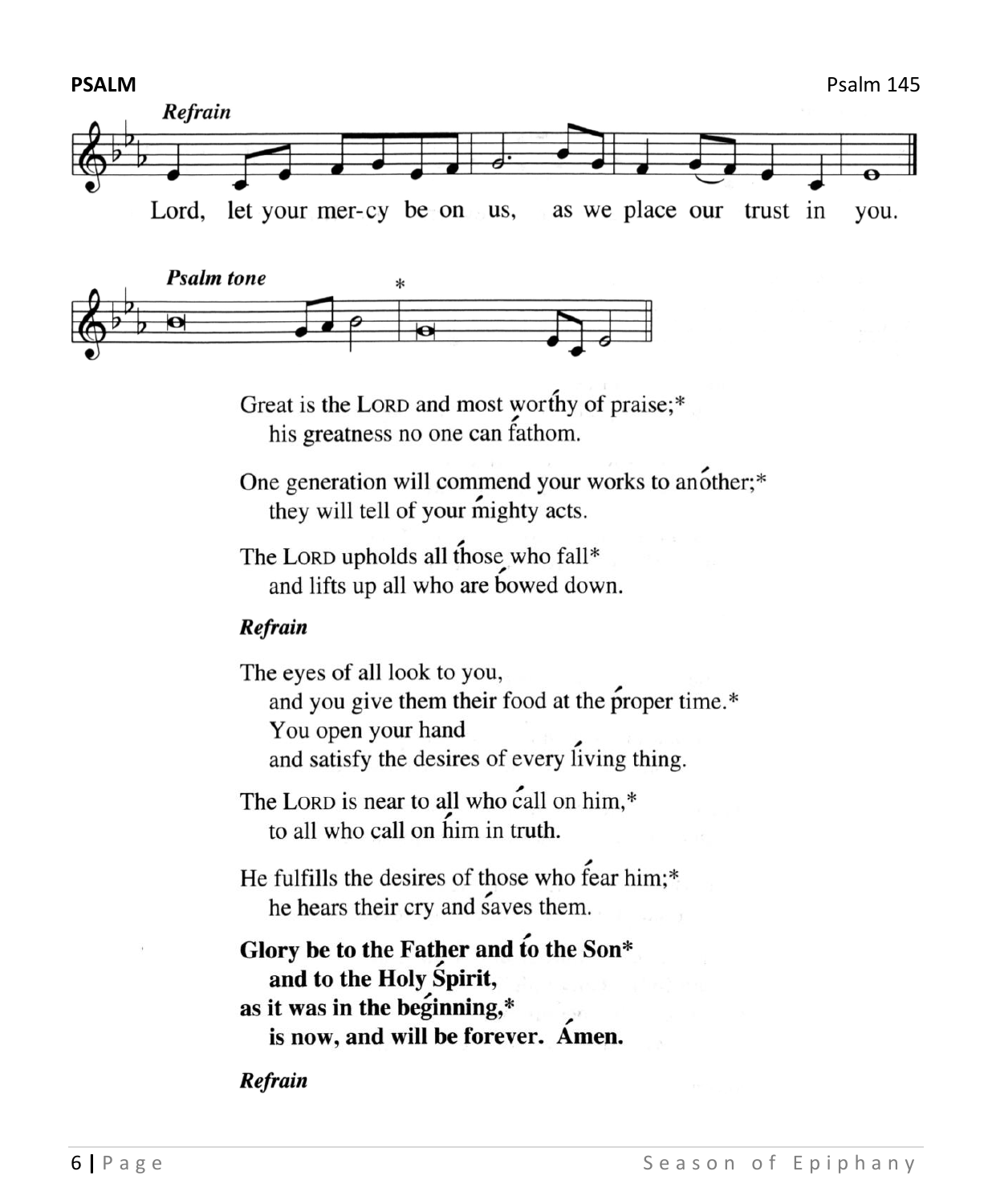<sup>14</sup>For this reason I kneel before the Father of our Lord Jesus Christ,  $15$ from whom the entire family in heaven and on earth receives its name.  $16$  pray that, according to the riches of his glory, he would strengthen you with power through his Spirit in your inner self,  $17$ so that Christ may dwell in your hearts through faith. Then, being rooted and grounded in love, <sup>18</sup>I pray that you would be able to comprehend, along with all the saints, how wide and long and high and deep his love is,  $19$  and that you would be able to know the love of Christ that surpasses knowledge, so that you may be filled to all the fullness of God. <sup>20</sup>Now to him, who is able, according to the power that is at work within us, to do infinitely more than we can ask or imagine,  $^{21}$ to him be the glory in the church and in Christ Jesus throughout all generations, forever and ever! Amen.

**GOSPEL READING** Jesus changes water into wine │ John 2:1-11



<sup>1</sup>Three days later, there was a wedding in Cana of Galilee. Jesus' mother was there. <sup>2</sup>Jesus and his disciples were also invited to the wedding. <sup>3</sup>When the wine was gone, Jesus' mother said to him, "They have no wine." <sup>4</sup>Jesus said to her, "Woman, what does that have to do with you and me? My time has not come yet." <sup>5</sup>His mother said to the servants, "Do whatever he tells you." <sup>6</sup>Six stone water jars, which the Jews used for ceremonial cleansing, were standing there, each holding twenty or thirty gallons. <sup>7</sup>Jesus told them, "Fill the jars with water." So they filled them to the brim. <sup>8</sup>Then he said to them, "Now draw some out and take it to the master of the banquet." And they did. <sup>9</sup>When the master of the banquet tasted the water that had now become wine, he did not know where it came from (though the servants who had drawn the water knew). The master of the banquet called the bridegroom <sup>10</sup>and said to him, "Everyone serves the good wine first, and when the guests have had plenty to drink, then the cheaper wine. You saved the good wine until now!"  $11$ This, the beginning of his miraculous signs, Jesus performed in Cana of Galilee. He revealed his glory, and his disciples believed in him.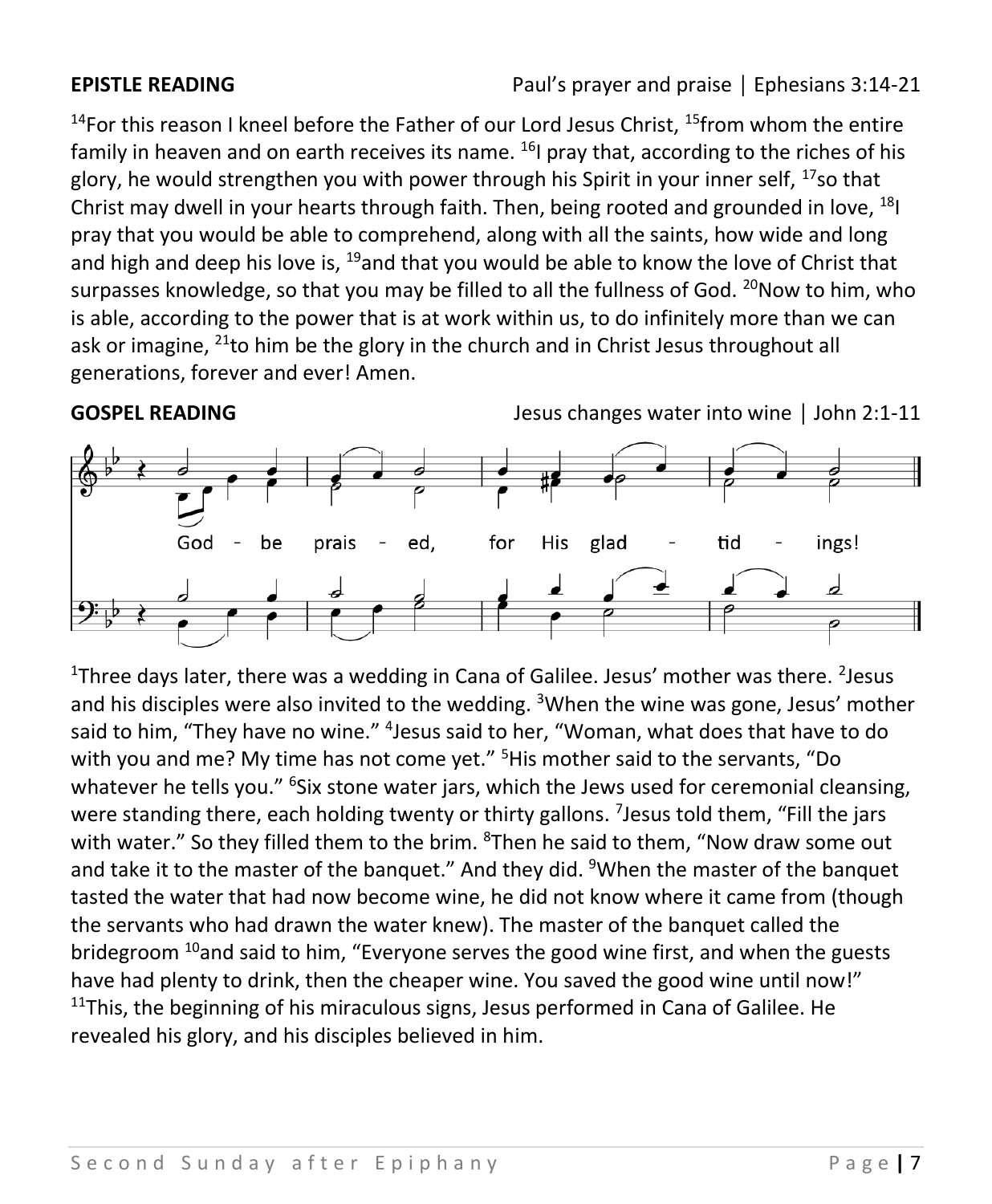#### **APOSTLES' CREED**

I believe in God, the Father Almighty, Maker of heaven and earth.

And in Jesus Christ, His only Son, Our Lord, who was conceived by the Holy Spirit, born of the virgin Mary, suffered under Pontius Pilate, was crucified, died and was buried. He descended into hell; the third day He rose again from the dead; He ascended into heaven and is seated at the right hand of God the Father Almighty; from there He shall come to judge the living and the dead.

I believe in the Holy Spirit, the holy Christian Church, the Communion of Saints, the Forgiveness of sins, the Resurrection of the body, and the Life everlasting.



**HYMN Songs of Thankfulness and Praise** │ ELH 172

- Verse 1 All
- Verse 2 Men
- Verse 3 Women
- Verse 4 All

**SERMON** Bring Every Concern to Jesus | John 2:1-11

### **WE GIVE THANKS**

#### **PRAYER OF THE CHURCH**

Everlasting and merciful God, we beseech You in the name of our Lord Jesus Christ: **To have mercy upon us and to hear our prayer.**

Look in mercy upon Your Church. Protect it and sanctify it by Your truth. May Your Word be taught in its purity and Your Sacraments be rightly administered. Grant unto Your Church faithful pastors who shall declare Your truth with power and shall live according to Your will. Send forth laborers into Your harvest and open the door of faith unto all unbelievers and unto the people of Israel. In mercy remember the enemies of Your Church and grant to them repentance unto life.

**O God, in the multitude of Your mercy, hear us in the truth of Your salvation.**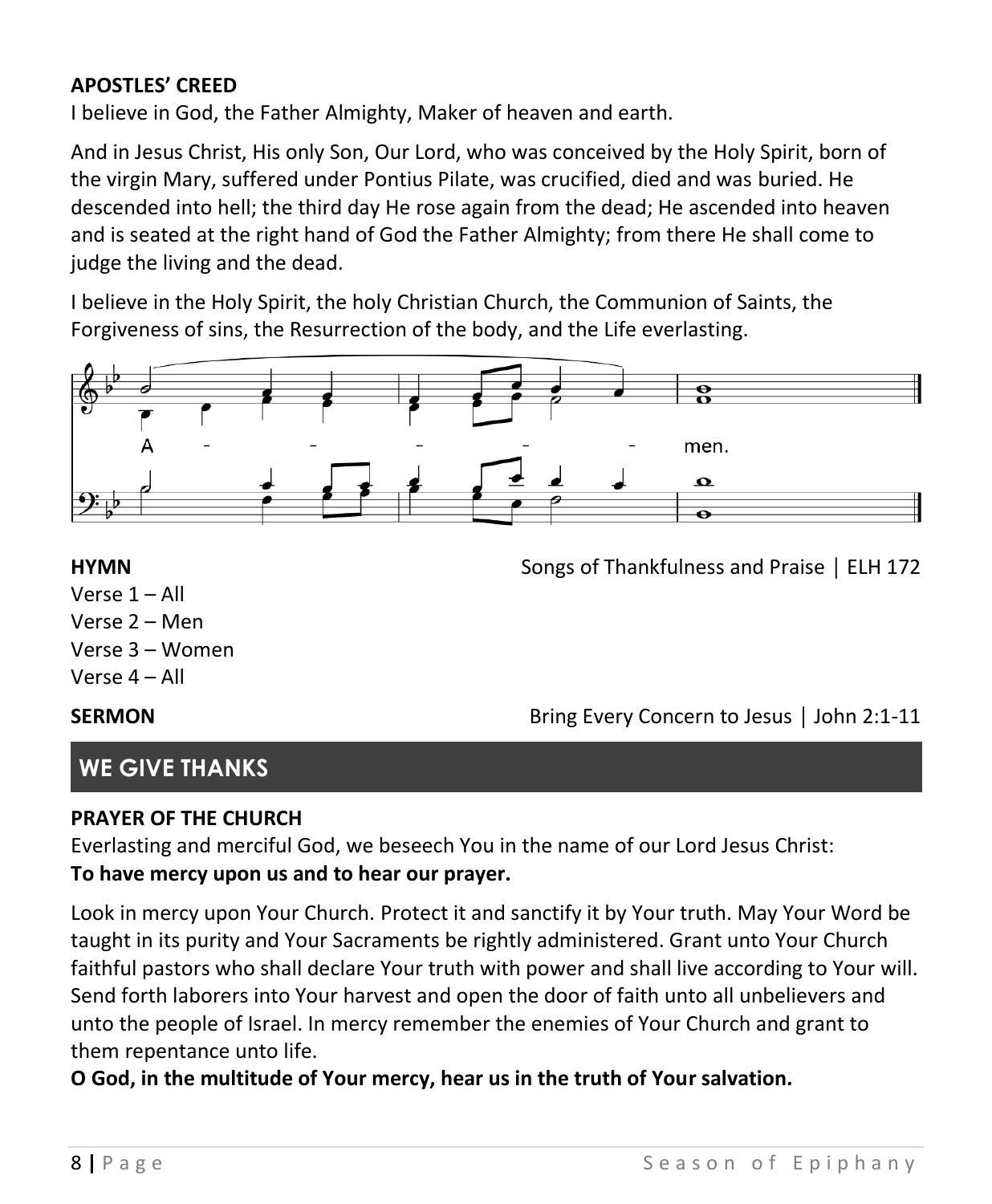Let Your protecting hand be over our country and over all who travel. Prosper what is good among us and bring to naught every evil counsel and purpose. Protect and bless Your servants, the President of the United States, the Governor of this state, our judges and magistrates and all in authority. Fit them for their high calling by the gift of Your Spirit of wisdom and fear, so that we may lead a quiet and peaceable life in all godliness and reverence.

#### **Hear, O Lord, and have mercy! Lord be our helper.**

According to Your promise, O God, be the defender of the widow and the father of the orphan. Relieve and comfort the sick and the sorrowful (especially our brother/sister

who is ill/grieving). Graciously help those who are assaulted by the devil and who are in peril of death. Be the strength of those who are suffering for the sake of Christ's holy name. Grant that we may live together in peace and prosperity. Bestow upon us good and seasonable weather; and bless us with upright Christian counsel in all that we undertake. **O Lord, be with all in trouble. Hear their prayers to the honor of Your Name.**

We especially commend to Your care and keeping this Your congregation which You have bought with a great price. Keep from us all offenses and bind us together in the unity of Your holy love. Grant that the little ones who are baptized in Your name may be brought up in Your fear. At Your table give to those who there commune with You peace and life everlasting.

#### **Let all rejoice who trust in You; let them shout for joy because You defend them.**

Be merciful, O God, to all, according to Your great love in Christ Jesus, our Lord. When our final hour shall come, grant us a blessed departure from this world, and on the last day, a resurrection to Your glory.

#### **Amen. Grant us Your peace, O Lord!**

#### **OFFERING & FRIENDSHIP REGISTER**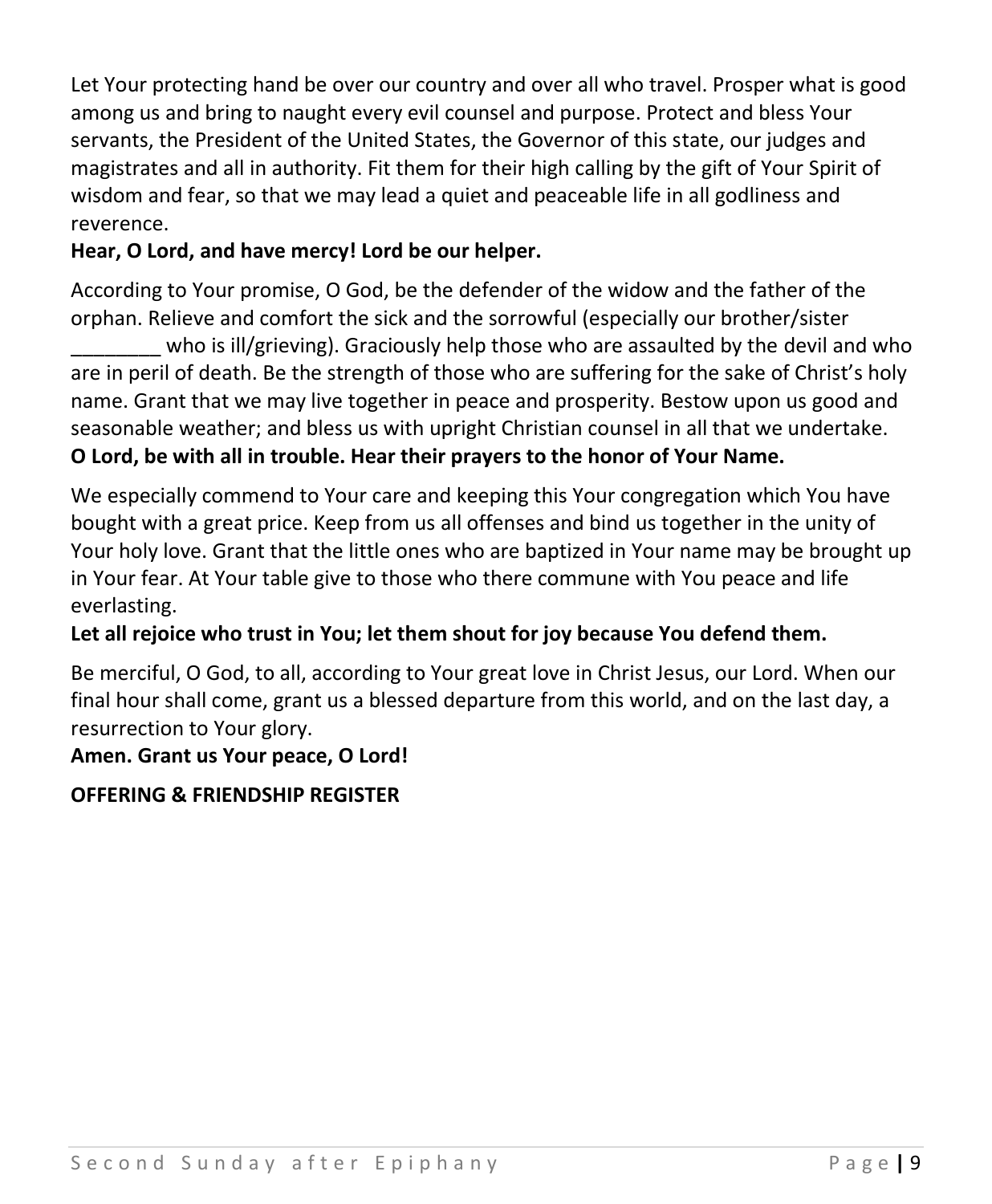#### **PRAYER**

Lord God, our heavenly Father, we thank You, that of Your great mercy You have given us Your holy and blessed Word, by which You also among us gather Your Christian Church. We humbly entreat You, grant us Your Holy Spirit, that we receive Your Word with thankful hearts, and live according to it and ever increase in Christian faith, and hope, and love, and at last obtain eternal salvation; through Jesus Christ, Your beloved Son, who lives and reigns with You and the Holy Spirit, one true God, now and forever.



#### **BENEDICTION**

The Lord bless you and keep you.

The Lord make His face shine upon you and be gracious unto you.

The Lord lift up His countenance upon you and give you peace.



**HYMN How Lovely Shines the Morning Star** | ELH 167:1-4

#### **PRAYER**

O Lord, we render unto You our heartfelt thanks that You have taught us what You would have us believe and do. Help us, O God, by Your Holy Spirit, for the sake of Jesus Christ, to keep Your Word in pure hearts, that we thereby may be strengthened in faith, perfected in holiness, and comforted in life and death. Amen.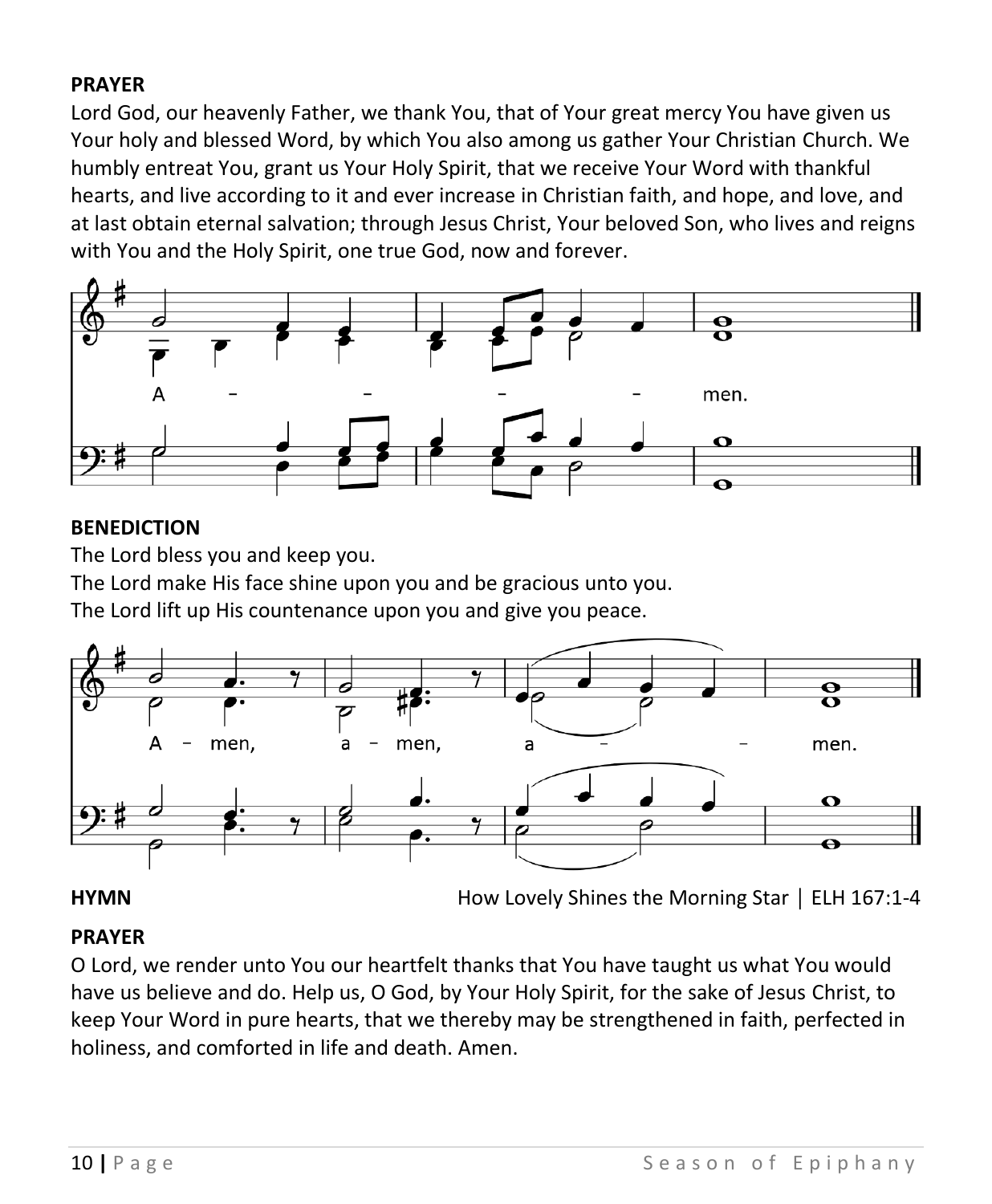#### **WE THANK THOSE WHO SERVE**

Organist **Katie Hartwig** Constantine Material Active Hartwig Active Hartwig Active Hartwig Active Hartwig Active Hartwig Active Hartwig Active Hartwig Active Hartwig Active Hartwig Active Hartwig Active Hartwig Active Hart Ushers Matt Lukasek & Nathaniel Lukasek Adie Harstad & Dan Holz Refreshments **Peace Group 1** 

## PEACE TUBING @ MOUNT KATO

### Sunday, February 6, 2022 at 2:30 p.m.



Details...

Come out for an afternoon of snow tubing at Mount Kato on Sunday, Feb. 6th from 2:30 to 4:30 p.m.

Tubers must be  $42$ " tall.

Cost... is \$18 per tuber.

Monies will be collected by Joni Moldstad and need to be in by Feb. 5th.

You may contact her at 507.382.8227 or jonl.moldstad@blc.edu

Sign-up...

at peacemankato.com/ tubing if you are planning to attend.

Ouestions... **Contact Pastor** Moldstad if you have any questions.